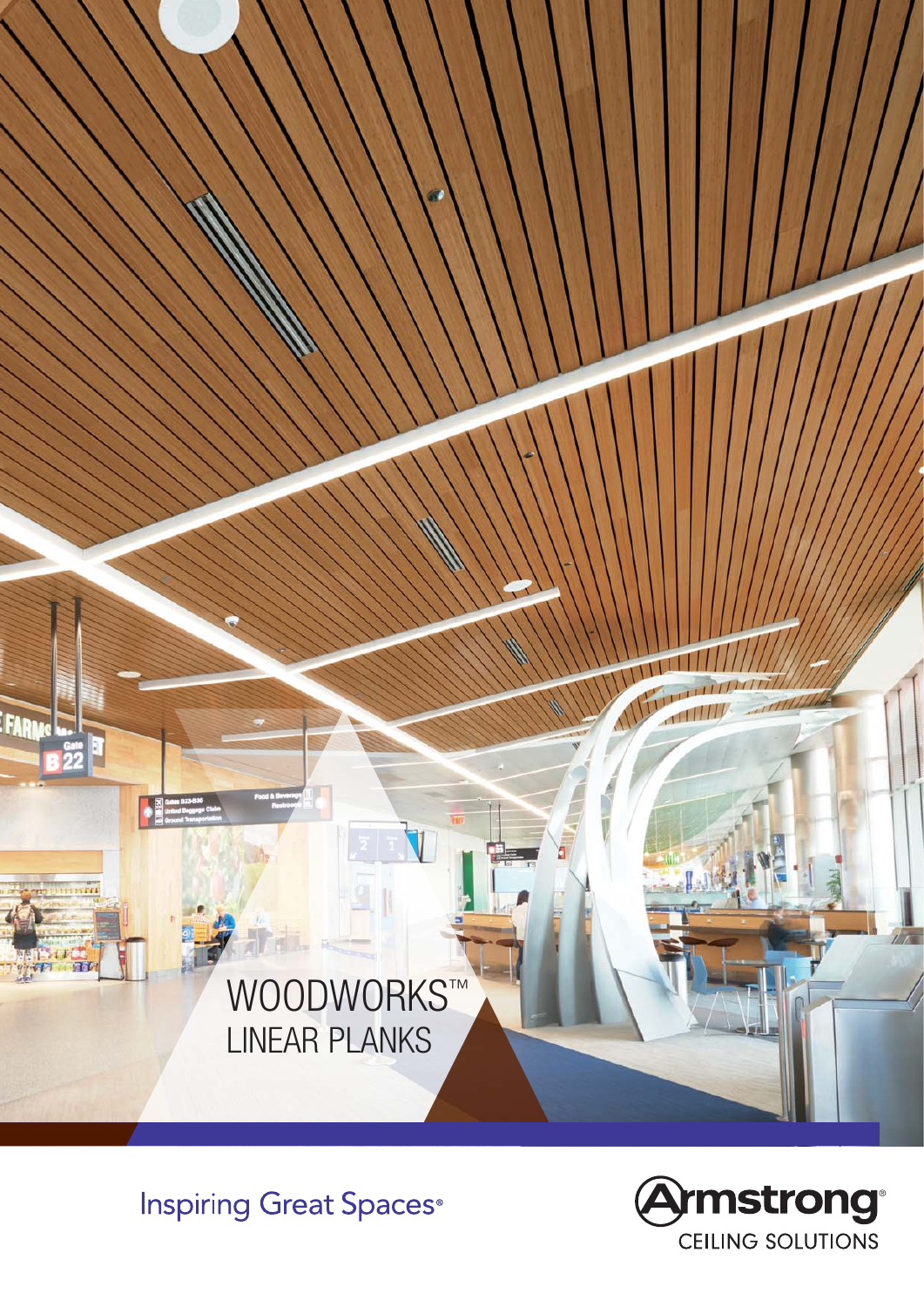### WOODWORKS™ LINEAR PLANKS

- Attractive linear visual
- Easy to install, pre-engineered grid and plank system all from one supplier
- Acoustical performance for a more comfortable environment
- Range of veneers and laminates
- Two standard plank widths; 80mm or 130mm, with 20mm reveals
- Ceiling or wall application





FL(L) – Flaxen AC(L) – Acacia TE(L) – Tasman Elm HP(L)(V) – Hoop Pine

Colours are representative and may vary from samples and actual product. Other finishes are available on request.



llia

Rotary Cut



TO(L)(V) – Tasmanian Oak Quarter Cut

AW(L)(V) – American Walnut Crown Cut

#### Laminates Veneers (Also available in Laminates)

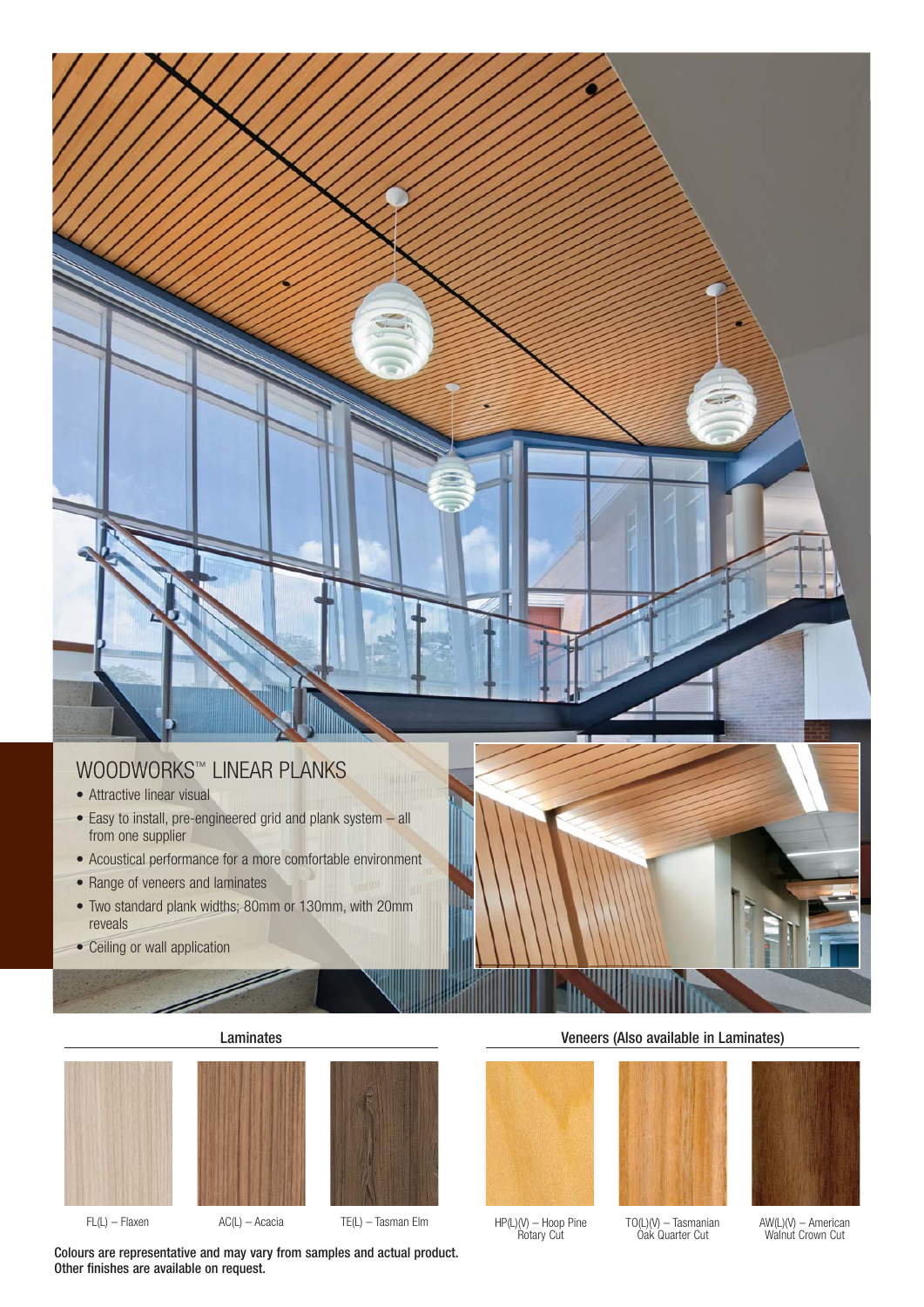### System Selection

| <b>Edge Profile</b>                                                                      | <b>Item Number</b> | <b>Dimensions</b>                                                 | <b>Acoustics: NRC</b>                  |                                                                                        |
|------------------------------------------------------------------------------------------|--------------------|-------------------------------------------------------------------|----------------------------------------|----------------------------------------------------------------------------------------|
| WOODWORKS™ Linear -<br>Nominal 100mm Module                                              | W080               | $2400 \times 80 \times 17$ mm with 20 mm reveal<br>Open area: 18% | $0.50*$<br>0.80* with Optra 15 overlay | <b>Conforms with BCA</b><br>Spec. C1.10 and<br>tested to AS/NZS<br>3837:1998 - Group 3 |
| WOODWORKS Linear -<br>Nominal 150mm Module<br><u>-3--343--3---3--313--3---3--343--3-</u> | W0130              | 2400 x 130 x 17mm with 20mm reveal<br>Open area: 12%              | $0.45*$<br>0.65* with Optra 15 overlay | $\Delta$                                                                               |

Moisture Resistant MDF

\* Note: Acoustic values based on open area and other correlating WoodWorks test data.

| <b>Suspension System</b> |                                                                                                                                                           |                   |               |  |
|--------------------------|-----------------------------------------------------------------------------------------------------------------------------------------------------------|-------------------|---------------|--|
| Item Number              | <b>Description</b>                                                                                                                                        | <b>Dimensions</b> | Pieces/Carton |  |
|                          | BP73404BLW100 PeakForm™ Prelude™ XL 24mm Main Bars (Black) with integrated 3600 x 24 x 43mm<br>(factory applied) locking clips installed at 100mm centres |                   | 10            |  |
|                          | BL73404BLW150 PeakForm™ Prelude™ XL 24mm Main Bars (Black) with integrated 3600 x 24 x 43mm<br>(factory applied) locking clips installed at 150mm centres |                   | 10            |  |

# ACCESSORIES AND SPECIFICATION

| <b>Item Number</b>                                 | <b>Description</b>                                                                                                                                                          | <b>Item Number</b>                                                                                 | <b>Description</b>                                                                                                                                                                                                                                     |  |  |
|----------------------------------------------------|-----------------------------------------------------------------------------------------------------------------------------------------------------------------------------|----------------------------------------------------------------------------------------------------|--------------------------------------------------------------------------------------------------------------------------------------------------------------------------------------------------------------------------------------------------------|--|--|
| WWLS80                                             | Linear Wood Plank Splice 80mm                                                                                                                                               | WWLS130                                                                                            | Linear Wood Plank Splice 130mm                                                                                                                                                                                                                         |  |  |
| <b>Linear Plank</b><br><b>Linear Splice Detail</b> | <b>Linear Splice</b><br>13<br>Linear Plank                                                                                                                                  | Suspension Rod<br><b>XTAC Clip</b><br>and Clip at<br>900mm Centres<br><b>Access Panel Assembly</b> | Prelude Main Bar Spaced at 600mm<br>O.C. (approx.) Max. 100mm from<br>access Panel for Stability<br>Prelude Main Bars Field Cut and<br><b>Fastened to Support Access Panel</b><br>as Required<br><b>Access Panel Assembly</b><br>Field Cut as Required |  |  |
| Specification:                                     | WOODWORKS Linear Planks with Black<br>PeakForm™ Prelude™ XL 24mm Tee Suspension<br>Grid, with factory pre-fitted locking clips. Main<br>Bars to be installed at 600 centres | <b>System Weight:</b>                                                                              | 10.5 kg/m <sup>2</sup> (80mm plank with Prelude XL<br>24mm Grid)<br>12.5 kg/m <sup>2</sup> (130mm plank with Prelude XL<br>24mm Grid)                                                                                                                  |  |  |
| Application:                                       | WOODWORKS™ are for interior application only                                                                                                                                | <b>Perimeter Solutions:</b>                                                                        | Range of standard Axiom aluminium wall                                                                                                                                                                                                                 |  |  |
| <b>Panel Material:</b>                             | Moisture Resistant MDF                                                                                                                                                      |                                                                                                    | angles, transition trims or pelmets                                                                                                                                                                                                                    |  |  |
| <b>Surface Finish:</b>                             | Laminate, Veneer.                                                                                                                                                           | <b>Item Numbers:</b>                                                                               | Item numbers have three elements:                                                                                                                                                                                                                      |  |  |
|                                                    | Note: Variation among panels may occur due to<br>the natural characteristics of the wood and grain                                                                          |                                                                                                    | WO80 HP (L) (V)<br>EXAMPLE:                                                                                                                                                                                                                            |  |  |
| <b>Acoustic Inlay:</b>                             | Black acoustic fleece as standard                                                                                                                                           |                                                                                                    | Panel:<br>Finish:<br>Material:                                                                                                                                                                                                                         |  |  |
| <b>Plank Sizes:</b>                                | 80mm or 130mm                                                                                                                                                               |                                                                                                    | Linear Plank<br>Laminate<br>Hoop Pine<br>80mm wide<br>or Veneer<br>Rotary Cut                                                                                                                                                                          |  |  |